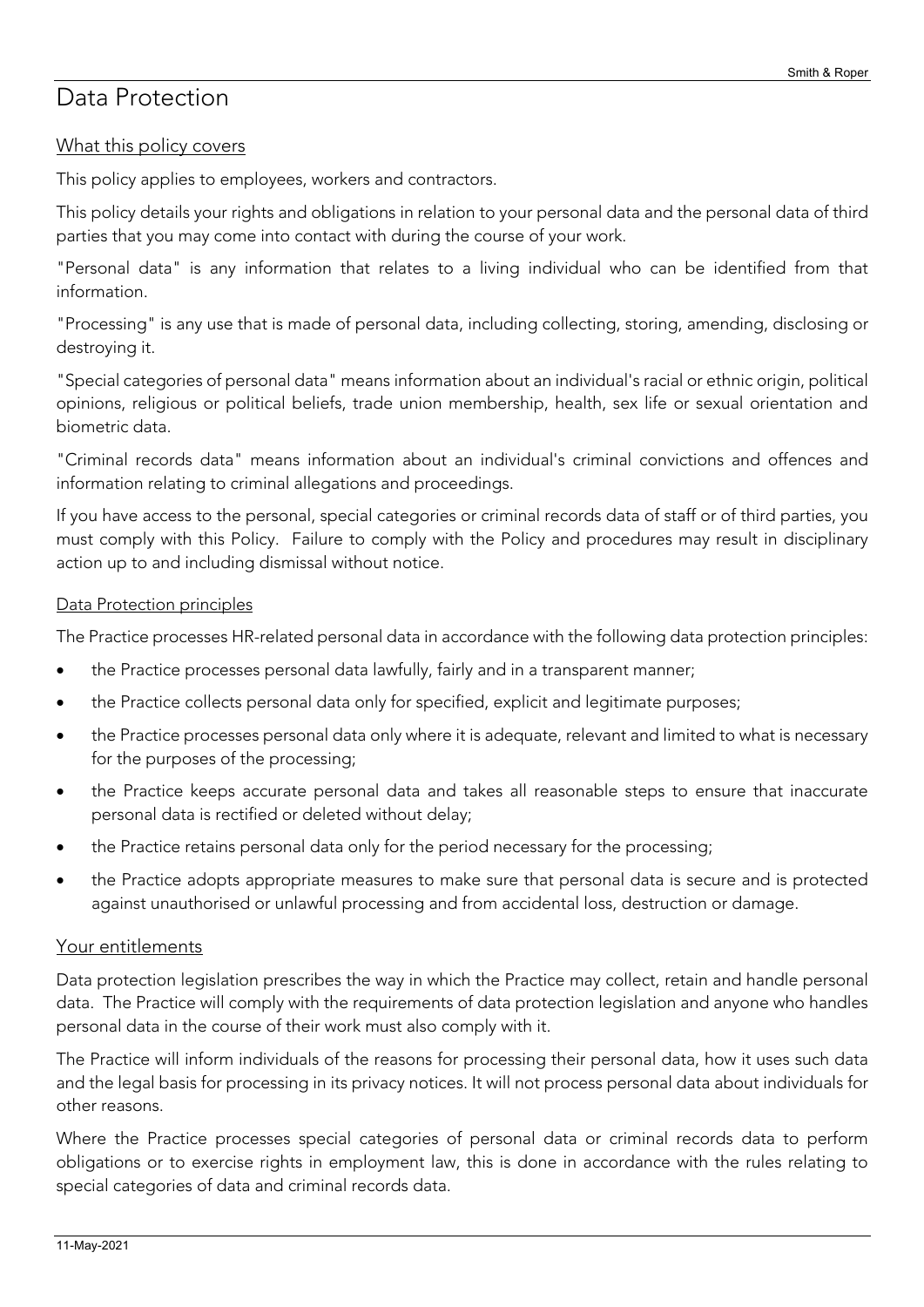The Practice will update HR-related personal data promptly if an individual advises that their information has changed or is inaccurate.

Personal data gathered during the employment or engagement of an employee, worker, contractor, volunteer, or intern is held in the individual's personal file (in hard copy or electronic format, or both), and on HR systems. The periods for which the Practice holds HR-related personal data are contained in its privacy notices.

## Access to your personal data [subject access requests]

You have the right to make a subject access request. If you make such a request, the Practice will tell you:

- whether or not your data is processed and if so why; the categories of personal data concerned and the source of the data if it is not collected from you;
- to whom your data may be disclosed, including any recipients located outside the European Economic Area (EEA) and the safeguards that apply to any such transfers;
- for how long your personal data is stored or how that period is decided;
- your rights to rectification or erasure of data, or to restrict or object to processing;
- your right to complain to the Information Commissioner if you think the Practice has failed to comply with your data protection rights; and
- whether or not the Practice carries out any automated decision-making and the logic involved in such decision-making.

The Practice will also provide you with a copy of the personal data undergoing processing. This will normally be in electronic form if you have made the request electronically, unless you request otherwise.

If you want additional copies, the Practice will charge a fee, which will be based on the administrative cost of providing the additional copies.

#### Other rights

You have a number of other rights in relation to your personal data. You can require the Practice to:

- rectify inaccurate data;
- stop processing or erase data if your interests override the Practice's legitimate grounds for processing data (where the Practice relies on its legitimate interests as a lawful basis for processing data);
- stop processing or erase data if it is unlawful; and
- stop processing data for a period if it is inaccurate or if there is a dispute about whether or not your interests override the Practice's legitimate interests for processing the data.

#### Your responsibilities

You are responsible for helping the Practice keep your personal data accurate and up to date. You should let the Practice know if personal data provided to the Practice changes, for example, if you change bank or move house.

You may have access to the personal data of other individuals and of our customers or clients in the course of your employment, contract, volunteer period, internship or apprenticeship. Where this is the case, the Practice relies on you to help meet its data protection obligations.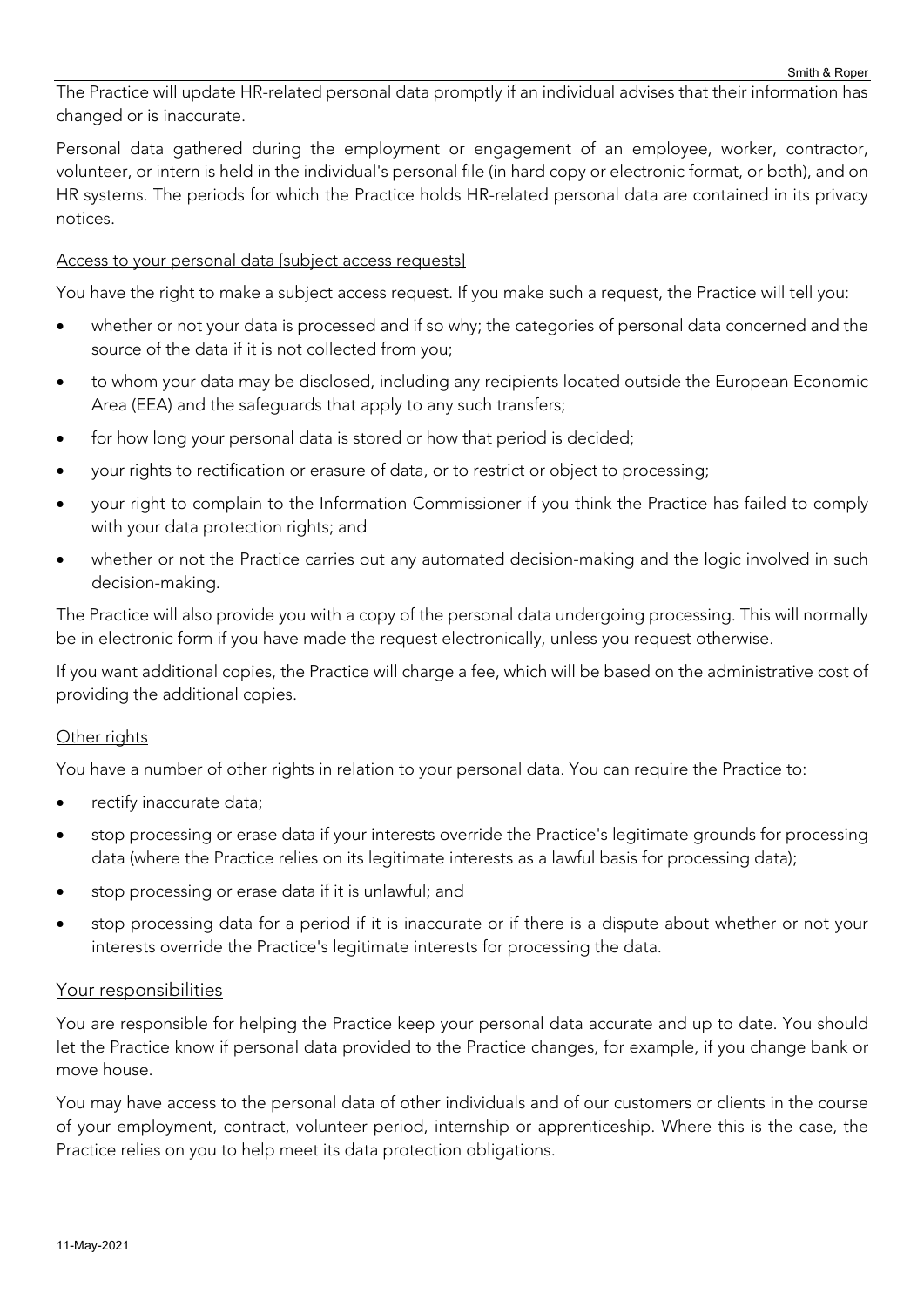If you have access to personal data, you are required:

- to access only data that you have authority to access and only for authorised purposes;
- not to disclose data except to individuals (whether inside or outside the Practice) who have appropriate authorisation;
- to keep data secure (for example by complying with rules on access to premises, computer access including password protection, and secure file storage and destruction);
- not to remove personal data or devices containing or that can be used to access personal data, from the Practice's premises without adopting appropriate security measures (such as encryption or password protection) to secure the data and the device; and
- not to store personal data on local drives or on personal devices that are used for work purposes.

Failure to observe these requirements may amount to a disciplinary offence which will be dealt with under the Practice's disciplinary procedure. Significant or deliberate breaches of this policy, such as accessing employee, customer or client data without authorisation or a legitimate reason to do so, may constitute gross misconduct and could lead to your dismissal without notice.

#### Processing special categories and criminal records data

The Practice will process special categories and criminal records data primarily where it is necessary to enable the Practice to meet its legal obligations and in particular to ensure adherence to health and safety legislation; vulnerable groups protection legislation; or for equal opportunities monitoring purposes.

#### Procedure

The Practice keeps a record of its processing activities in respect of HR-related personal data in accordance with the requirements of data protection legislation.

Personal data relating to staff may be collected by the Practice for the purposes of:

- making a decision about your recruitment or appointment;
- determining the terms on which you work for us;
- checking you are legally entitled to work in the UK;
- paying you and, if you are an employee, deducting tax and National Insurance contributions;
- liaising with your pension provider;
- administering the contract we have entered into with you;
- business management and planning, including accounting and auditing;
- conducting performance reviews, managing performance and determining performance requirements;
- making decisions about salary reviews and compensation;
- assessing qualifications for a particular job or task, including decisions about promotions;
- gathering evidence for possible grievance or disciplinary hearings;
- making decisions about your continued employment or engagement;
- making arrangements for the termination of our working relationship;
- education, training and development requirements;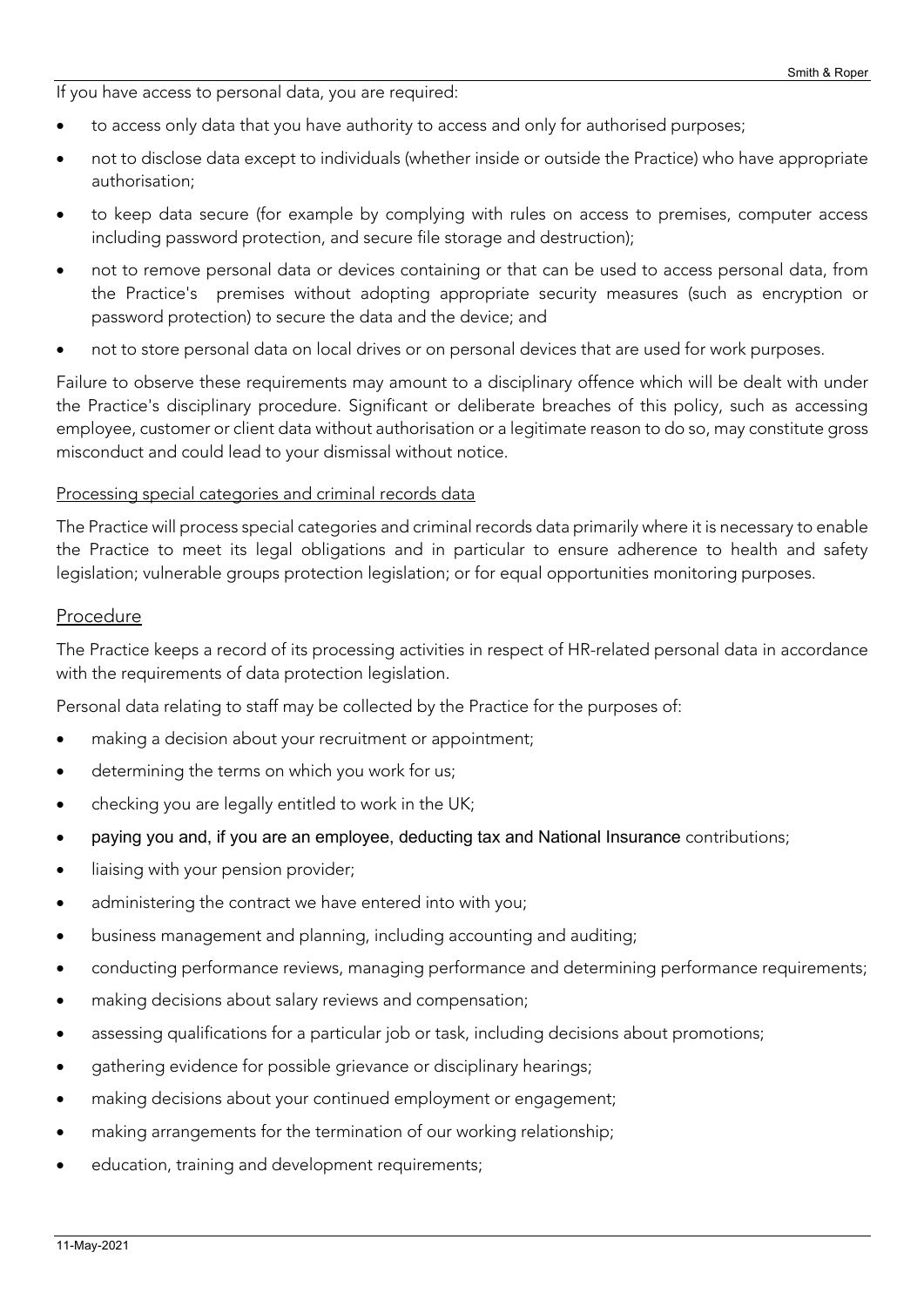- dealing with possible legal disputes involving you, or other employees, workers and contractors, including accidents at work;
- ascertaining your fitness to work;
- managing sickness absence;
- complying with health and safety obligations;
- to prevent fraud;
- to monitor your use of our information and communication systems to ensure compliance with our policies;
- to ensure network and information security, including preventing unauthorised access to our computer and electronic communications systems and preventing malicious software distribution;
- to record digital meetings to allow replay or storage;
- to conduct data analytics studies to review and better understand employee retention and attrition rates, and
- equal opportunities monitoring

Some of the above grounds for processing will overlap and there may be several grounds which justify our use of your personal information.

## How we use special categories and criminal records data

"Special categories" data and "criminal records" data require higher levels of protection. We need to have further justification for collecting, storing and processing these types of personal data. We may process special categories or criminal records data in the following circumstances:

- in limited circumstances, with your explicit written consent;
- where we need to carry out our legal obligations;
- where it is needed in the public interest, such as for equal opportunities monitoring, or in relation to our occupational pension scheme;
- where it is needed to assess your working capacity on health grounds.

Less commonly, we may process this type of data where it is needed in relation to legal claims or where it is needed to protect your vital interests (or someone else's interests) and you are not capable of giving your consent, or where you have already made the information public.

#### Accuracy of personal data

The Practice will review personal data regularly to ensure that it is accurate, relevant and up to date.

To ensure the Practice's files are accurate and up to date, and so that the Practice is able to contact you or, in the case of an emergency, another designated person, you must notify the Practice as soon as possible of any change in your personal details (e.g. change of name, address, telephone number, loss of driving licence where relevant, next of kin details, etc).

#### Security of personal data

The Practice will ensure that personal data is not processed unlawfully, lost or damaged. If you have access to personal data during the course of your employment, you must also comply with this obligation. If you believe you have lost any personal data in the course of your work, you must report it to your manager immediately. Failure to do so may result in disciplinary action up to and including dismissal without notice.